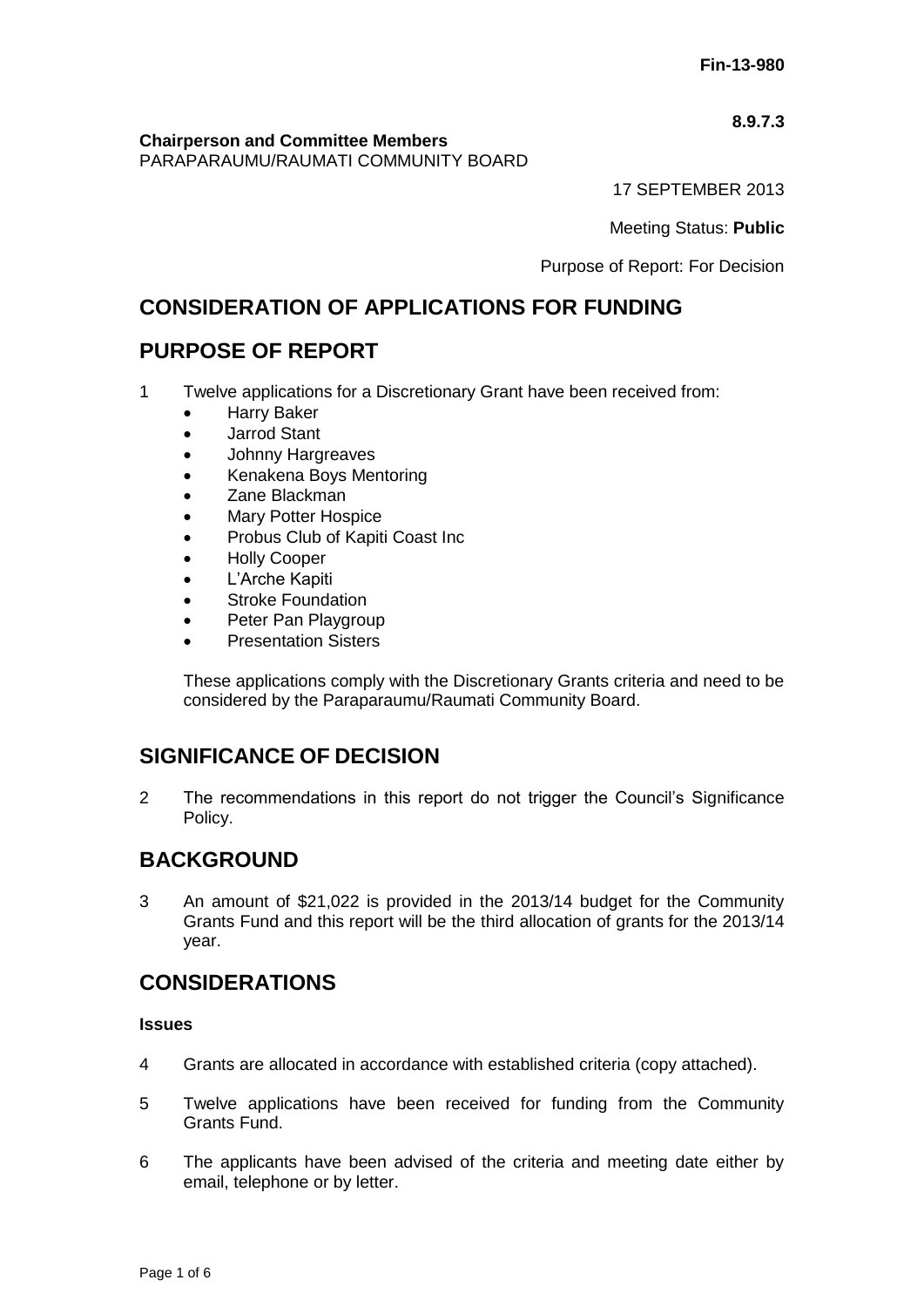## **Applications from the Community Grant Fund**

The following applications can be considered under Eligible Purposes 2 *– Special project or activity*

#### Harry Baker

7 Harry Baker has applied for a grant of \$500 to assist with costs to travel to Thailand as part of a school exchange trip in September 2013.

Jarrod Stant

8 Jarrod Stant has applied for a grant of \$500 to assist with costs to represent Kapiti College and New Zealand at the NZ Secondary Schools under 15 Football Tour to Malaysia in September 2013.

Johnny Hargreaves

9 Johnny Hargreaves has applied for a grant of \$500 to help with costs to attend the NZ Inline Hockey National Tournament in New Plymouth during 27 Sep to 1 Oct 2013

#### Kenekena Boys Mentoring

10 Julia Bevin on behalf of the Kenakena Boys Mentoring has applied for a grant of \$500 to help with costs to hold an overnight camp in December.

### Zane Blackman

11 Zane Blackman has applied for a grant of \$500 to assist with costs to travel to Thailand as part of a school exchange trip in November 2013.

Mary Potter Hospice

12 Krissy Cloutman on behalf of the Mary Potter Hospice has applied for a grant of \$500 to help with costs to hold their Hospice Strawberry Festival on Saturday, 23 November 2013.

#### The Probus Club of Kapiti Coast

13 Richard Chilton on behalf of the Probus Club of Kapiti Coast has applied for a grant of \$500 to assist with costs to hold their 40th Jubilee in November 2014.

#### Holly Cooper

14 Holly Cooper has applied for a grant of \$500 to assist with costs to travel to Thailand as part of a school exchange trip in November 2013.

#### L'Arche Kapiti

15 Joan O'Dea Chairperson on behalf of the L'Arche Kapiti has applied for a grant of \$500 to assist with costs for members to travel to Wanganui to hold a pilgrimage to Jerusalem on the Wanganui River as part of their preparations for their 50th Anniversary.

The following application can be considered under Eligible Purposes 5 *– The remission of hall rental within the current financial year of the project or activity.*

#### Peter Pan Playgroup

16 Carolyn Blackman on behalf of the Peter Pan Playgroup has applied for a grant of \$500 to assist with rental costs at the Kapiti Community Centre.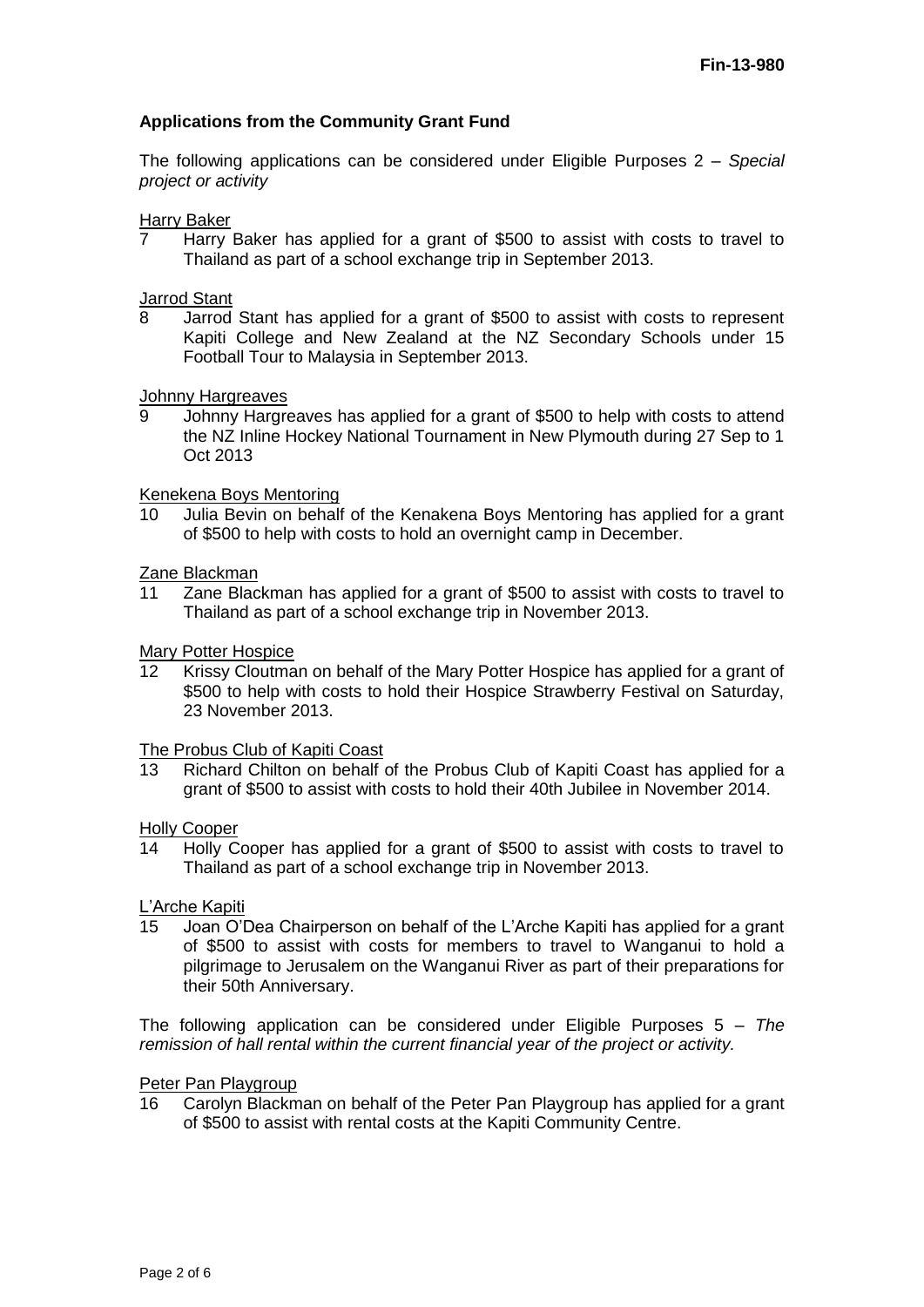Stroke Club - Kapiti<br>17 Annette Helliw

Annette Helliwell on behalf of the Stoke Club – Kapiti has applied for a grant of \$500 to assist with hall rental for their meeting room at the Kapiti Community Centre.

Presentation Sisters

18 Tony Bevin on behalf of the Presentation Sisters has applied for a grant for \$500 to assist with costs for hall hire and security for their Mission Gala 2013.

Financial Considerations

#### 19 Budget allocation for the 2013/14 year.

| 2013/14           |                                       |                     |          | <b>Balance</b>       |
|-------------------|---------------------------------------|---------------------|----------|----------------------|
| <b>Budget</b>     |                                       | <b>Grants total</b> |          | <b>Available for</b> |
| <b>Allocation</b> | Date of meeting                       | per meeting         | Total    | <b>Distribution</b>  |
| \$21,022          | 25 June 2013                          | \$2,966             | \$2,966  | \$18,056             |
|                   | Refund from Paris Dalrymple-Mortleman | $-$ \$500           | \$18,550 |                      |
|                   | Injured, unable to compete            |                     |          |                      |
|                   | 6 August 2013                         | \$2,681             | \$5,147  | \$15,875             |

#### 20 The following list shows all the grants made to date from the Paraparaumu/ Raumati Community Board Grants Fund in the 2013/2014 financial year, for the Board's information.

| <b>Date</b> | <b>Recipient</b>                                | <b>Amount</b> | <b>Purpose of Grant</b>                                                            | <b>Report</b><br><b>Back</b> |
|-------------|-------------------------------------------------|---------------|------------------------------------------------------------------------------------|------------------------------|
| 25/6/13     | Loved4Life<br>(Raumati area)                    | \$500         | 'Loved' quilts and a meal                                                          | Received                     |
| 25/6/13     | Alani Dalrymple-<br>Mortleman                   | \$300         | Travel around NZ with the<br>Elite Squash Squad in July<br>2013                    |                              |
| 25/6/13     | <b>Micheal Tracy</b>                            | \$300         | Travel to Las Vegas in the<br><b>Swoosh National</b><br>Championships in July 2013 | Received                     |
| 25/6/13     | Kapi-Mana Multiple<br><b>Birth Club</b>         | \$300         | Provide grocery hampers<br>and meals to families with<br>multiple births           | Received                     |
| 25/6/13     | Kapiti and<br>Paraparaumu's<br>Kapa Haka Groups | \$300         | Provide specialist tutors to<br>improve their level of<br>performance              |                              |
| 25/6/13     | <b>Brian Bullen</b>                             | \$200         | Travel to London at the<br><b>Croquet World</b><br>Championships                   |                              |
| 25/6/13     | Liam Watson                                     | \$300         | <b>Ricki Herbert Football Tour</b><br>of Europe Sep-Oct 2013                       |                              |
| 25/6/13     | <b>Christine Lenk</b>                           | \$500         | Hall hire to hold classes for<br>cancer patients                                   |                              |
| 25/6/13     | Amnesty<br>International                        | \$100         | Hall hire to hold a film event                                                     | Received                     |
| 25/6/13     | Kapiti Historical<br>Society                    | \$102         | Hall hire for three meetings<br>in Paraparaumu Library                             |                              |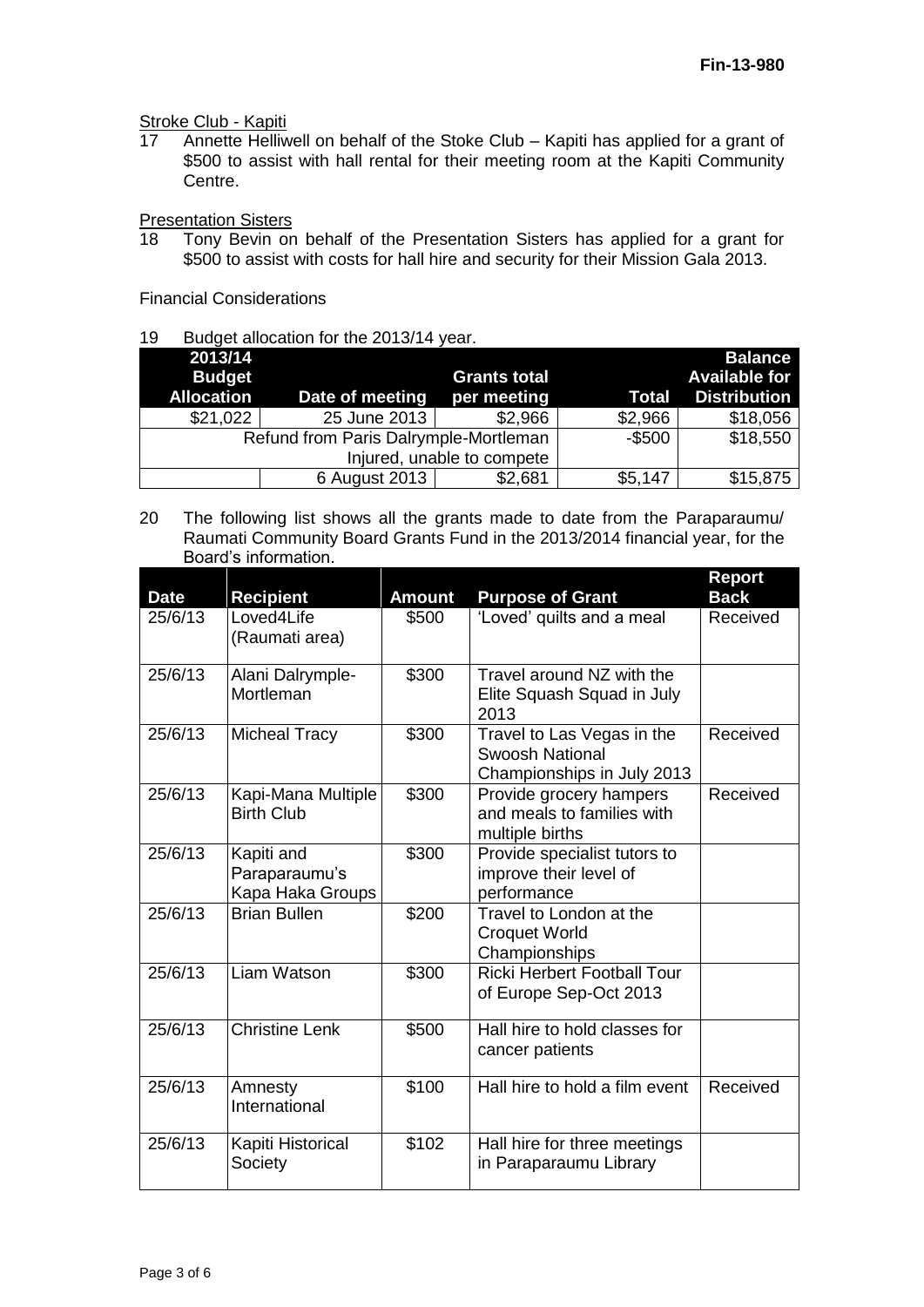|             |                                |               |                                                                                            | <b>Report</b> |
|-------------|--------------------------------|---------------|--------------------------------------------------------------------------------------------|---------------|
| <b>Date</b> | <b>Recipient</b>               | <b>Amount</b> | <b>Purpose of Grant</b>                                                                    | <b>Back</b>   |
| 25/6/13     | <b>Thomas Slade</b>            | \$64          | Hall hire to show his<br>photography at Paekākāriki<br><b>Memorial Hall</b>                |               |
| 6/8/13      | Kapiti Pony Club               | \$500         | Relocation costs and to<br>purchase storage container<br>to convert into a new<br>clubroom |               |
| 6/8/13      | <b>Emily Gannon</b>            | \$250         | Travel costs to Las Vegas to<br><b>World Hip Hop Dance</b><br>Championships                | Received      |
| 6/8/13      | <b>Christine White</b>         | \$300         | Accommodation during song<br>writing/singing camp                                          |               |
| 6/8/13      | Karlos Zammit                  | \$100         | Travel to Barcelona and<br>London for Ricki Herbert<br><b>Football Academy Tour</b>        |               |
| 6/8/13      | <b>Katherine Ford</b>          | \$240         | To cover 8 indoor netball<br>games                                                         |               |
| 6/8/13      | <b>Caleb Howell</b>            | \$200         | <b>Travel to Los Angeles Dance</b><br>Tour                                                 |               |
| 6/8/13      | Kapiti Horticulture<br>Society | \$250         | Annual Flower Show                                                                         |               |
| 6/8/13      | Kapiti Chess Club              | \$200         | Replace chessboards, chess<br>pieces and clocks                                            |               |
| 6/8/13      | <b>Mulled Wine</b><br>Concerts | \$200         | Delivering and removal of<br>piano to concerts                                             | Received      |
| 6/8/13      | <b>Neko Diamantis</b>          | \$341         | Aqua Zumba training course                                                                 |               |
| 6/8/13      | Kapiti<br>Mountainbike Club    | \$250         | <b>Additional Resource Consent</b><br>application for their biking<br>track                |               |

#### **Delegations**

21 The Paraparaumu/Raumati Community Board has delegated authority to: Reference Part D.10 of the Governance Structure which reads:

#### *Community Grants*

*10.13 Authority to consider and approve the allocation of community-based grant funds as deemed appropriate under agreed criteria of both existing schemes and any granting schemes that may be approved through the Annual Plan process or the Long Term Plan (LTP) process.*

## **RECOMMENDATIONS**

22 That the Paraparaumu/Raumati Community Board grants Harry Baker a grant of \$............... to assist with costs to travel to Thailand in September 2013 as part of a school exchange programme.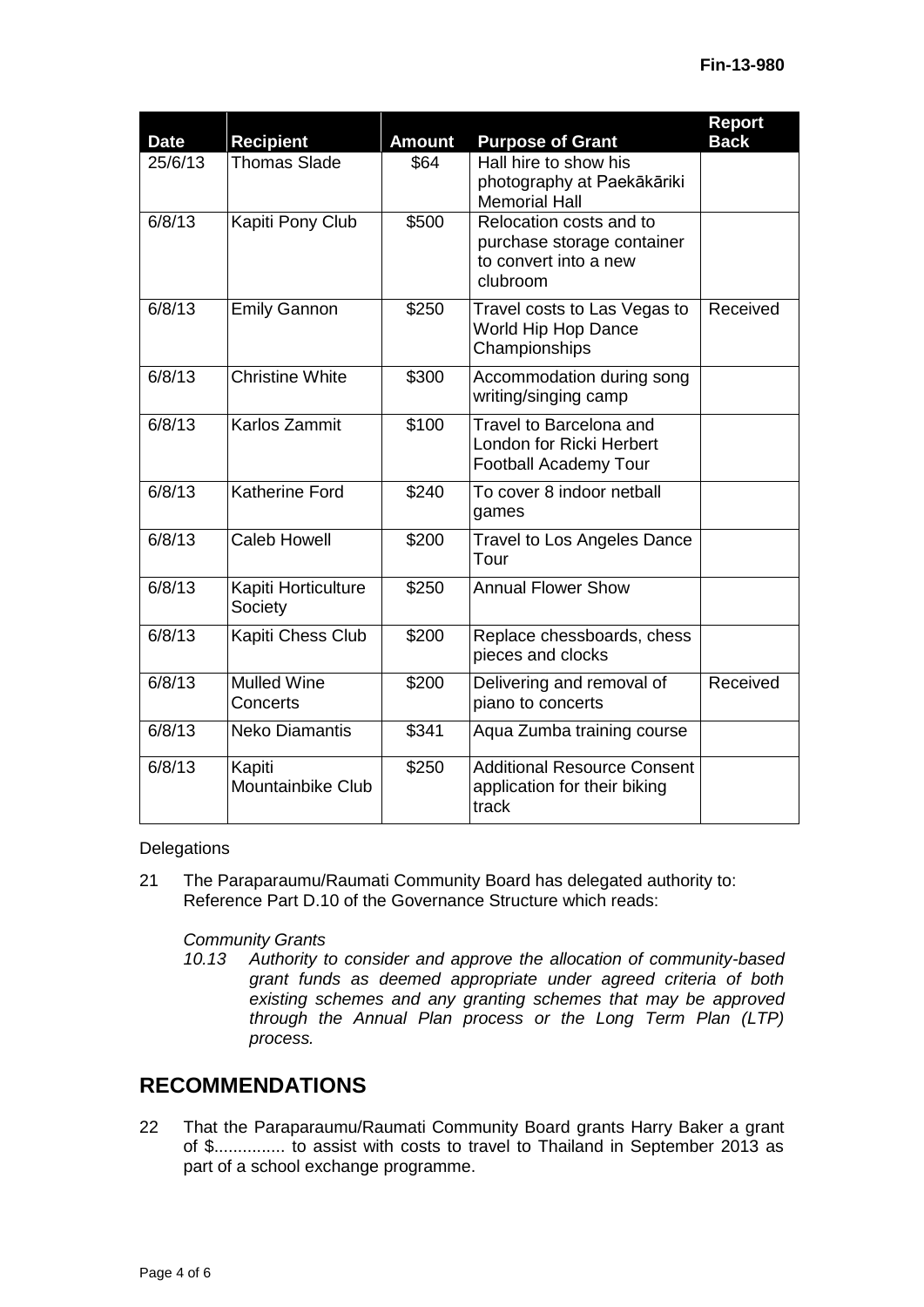- 23 That the Paraparaumu/Raumati Community Board grants Jarrod Stant a grant of \$............... to assist with costs to represent Kapiti College and New Zealand at the NZ Secondary Schools under 15 Football Tour to Malaysia in September 2013.
- 24 That the Paraparaumu/Raumati Community Board grants Johnny Hargreaves a grant of \$............. to help with costs to attend the NZ Inline Hockey National Tournament in New Plymouth during 27 Sep to 1 Oct 2013.
- 25 That the Paraparaumu/Raumati Community Board grants the Kenakena Boys Mentoring a grant of \$............ to help with costs to hold an overnight camp in December.
- 26 That the Paraparaumu/Raumati Community Board grants Zane Blackman a grant of \$............. to assist with costs to travel to Thailand as part of a school exchange trip in November 2013.
- 27 That the Paraparaumu/Raumati Community Board grants the Mary Potter Hospice a grant of \$............ to help with costs to hold their Hospice Strawberry Festival on Saturday, 23 November 2013.
- 28 That the Paraparaumu/Raumati Community Board grants the Probus Club of Kapiti Coast a grant of \$............ to assist with costs to hold their 40th Jubilee in November 2014.
- 29 That the Paraparaumu/Raumati Community Board grants Holly Cooper a grant of \$........... to assist with costs to travel to Thailand as part of a school exchange trip in November 2013.
- 30 That the Paraparaumu/Raumati Community Board grants L'Arche Kapiti a grant of \$........... to assist with costs to travel to Wanganui to hold a pilgrimage to Jerusalem on the Wanganui River as part of their preparations for their 50th Anniversary.
- 31 That the Paraparaumu/Raumati Community Board grants the Peter Pan Playgroup a grant of \$........... to assist with rental costs at the Kapiti Community Centre.
- 32 That the Paraparaumu/Raumati Community Board grants the Stoke Club Kapiti a grant of \$............. to assist with hall rental for their meeting room at the Kapiti Community Centre.
- 33 That the Paraparaumu/Raumati Community Board grants the Presentation Sisters a grant for \$............... to assist with costs for hall hire and security for their Mission Gala 2013.

**Report prepared by: Approved for submission by:**

**Jayne Nock Warwick Read Executive Secretary, Finance Group Manager Finance**